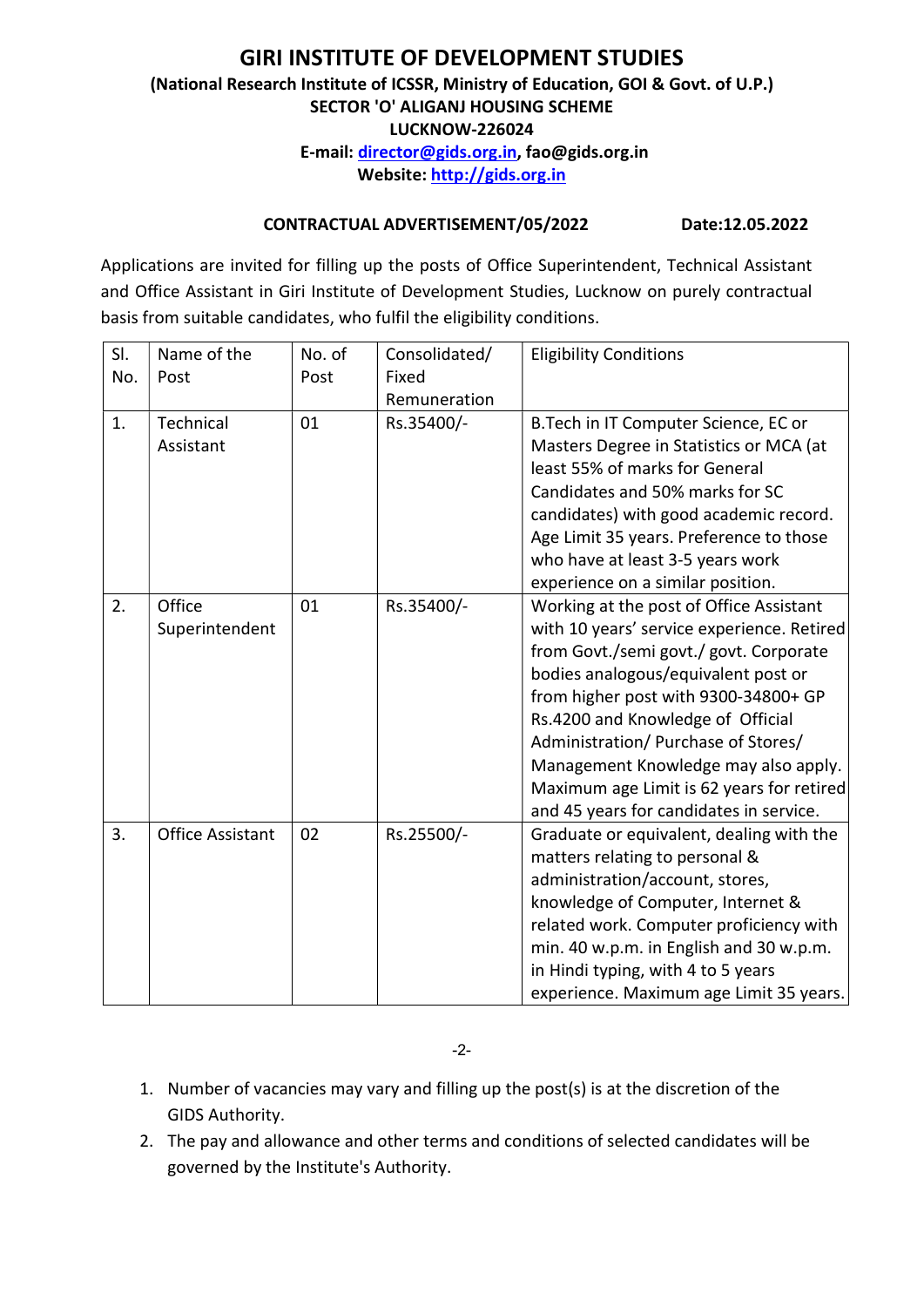General Information:

- (a) Self certified photo copies of all the educational and other testimonials & certificates are required to be attached along with the application.
- (b) Application received after the last date will not be entertained.
- (c) Application received without supporting documents, photographs, unsigned and incomplete in any manner, shall be summarily rejected.
- (d) No revision in pay will be admissible during the Contract Period.
- (e) No TA/DA will be given for attending interview.
- (f) Candidate should also bring all the original documents for verification.
- (g) The list of eligible candidates will be displayed on the Institute's website before the date of interview.
- (h) The last date of receiving application is 10.06.2022.
- (i) The interested candidates are requested to send their filled up Application form with supporting documents duly typed "Application for the post of .........................." on the envelop, addressed to the Director, Giri Institute of Development Studies, Sector –O, Aliganj, Lucknow  $- 226024$  on or before  $10^{th}$  June 2022.

DIRECTOR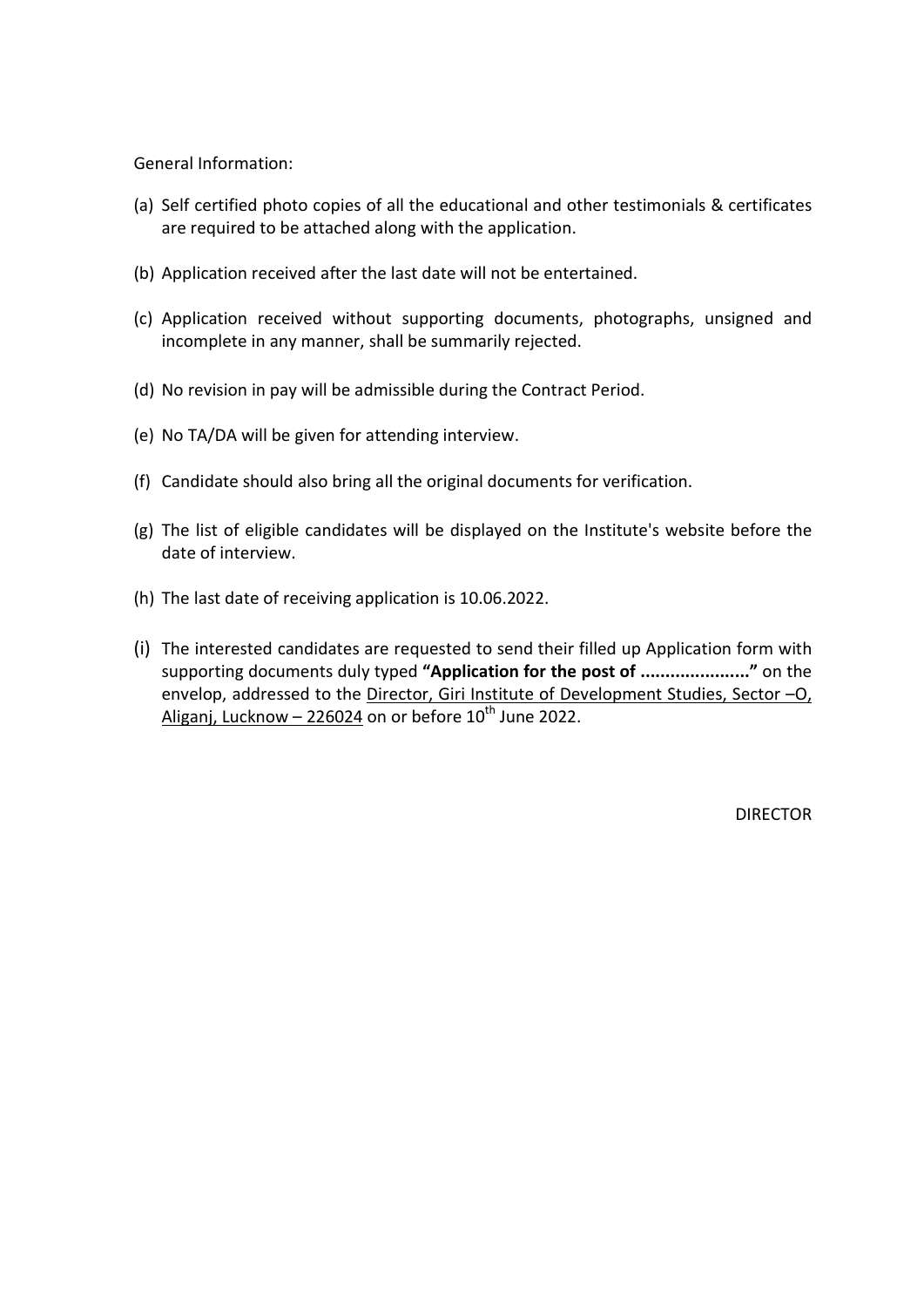

GIRI INSTITUTE OF DEVELOPMENT STUDIES

 (National Research Institute of ICSSR, Ministry of Education, GOI & Govt. of U.P.) SECTOR 'O' ALIGANJ HOUSING SCHEME LUCKNOW-226024

Affix recent passport size photograph duly signed bythe applicant

# Application Format

| 1. Post applied for                                                            |                |
|--------------------------------------------------------------------------------|----------------|
| 2. Name of the applicant                                                       |                |
| 3. Father's Name<br>4. Husband's Name<br>(In case of Married female candidate) | $\ddot{\cdot}$ |
| 5. Date of Birth (DD/MM/YYYY)                                                  |                |
| Age as on last date of application<br>$\overline{\phantom{a}}$ :               |                |
| 6. Nationality                                                                 | $\vdots$       |
| 7. Gender - Male/Female                                                        |                |
| 8. Category (SC/ST/OBC/Gen./others) :                                          |                |
| 9. Address for communication                                                   |                |
|                                                                                | Pin Code:      |
| 10. E-Mail ID                                                                  |                |
| 11. Telephone/Mobile No.                                                       |                |

| 12. Present/Last Post held   |  |
|------------------------------|--|
| 13. Name of the Organization |  |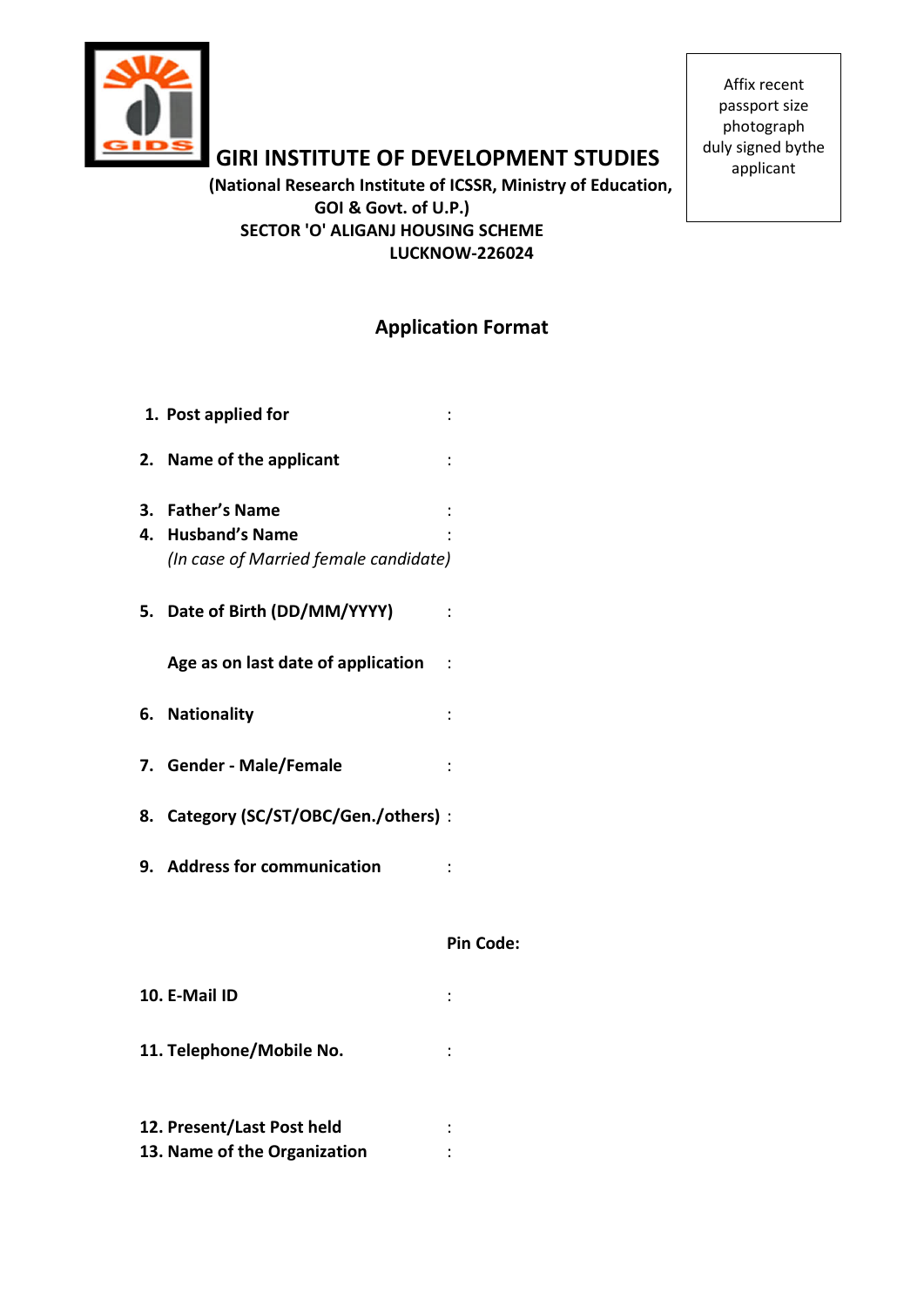## 15. Educational Qualification:

| Examination/                           | Board/University/ | Subject/       | Year of | Division/Marks/in |
|----------------------------------------|-------------------|----------------|---------|-------------------|
| Degree                                 | Organization      | Specialization | Passing | %, OGPA/Grade     |
| High School                            |                   |                |         |                   |
| Intermediate                           |                   |                |         |                   |
| Bachelor's                             |                   |                |         |                   |
| Degree                                 |                   |                |         |                   |
|                                        |                   |                |         |                   |
|                                        |                   |                |         |                   |
| Diploma/<br>Technical<br>qualification |                   |                |         |                   |

(Please attach attested photo copies of the testimonials)

#### 16. Experience :

| S.No. | Name of                      | Post                             | From | To | <b>Experience</b>      |               | Whether<br>Nature of |                                                 |                                              |
|-------|------------------------------|----------------------------------|------|----|------------------------|---------------|----------------------|-------------------------------------------------|----------------------------------------------|
|       | organization<br>with address | held<br>&<br>Pay<br><b>Scale</b> |      |    | No.<br>of<br>Year<br>S | <b>Months</b> | <b>Total</b>         | duties<br>(attach<br>experience<br>Certificate) | regular/ad-<br>hoc/Full<br>time/Part<br>time |
|       |                              |                                  |      |    |                        |               |                      |                                                 |                                              |
|       |                              |                                  |      |    |                        |               |                      |                                                 |                                              |
|       |                              |                                  |      |    |                        |               |                      |                                                 |                                              |

(Please use extra sheets if required)

## 17. Languages Known **in the State of Struck** in the set of the set of the set of the set of the set of the set o

18. State briefly about working  $\cdot$ : Knowledge of Financial/Office Automation packages **matter and the contract of the contract of the contract of the contract of the contract of t** 

(Please attach attested photo copy of the testimonial(s))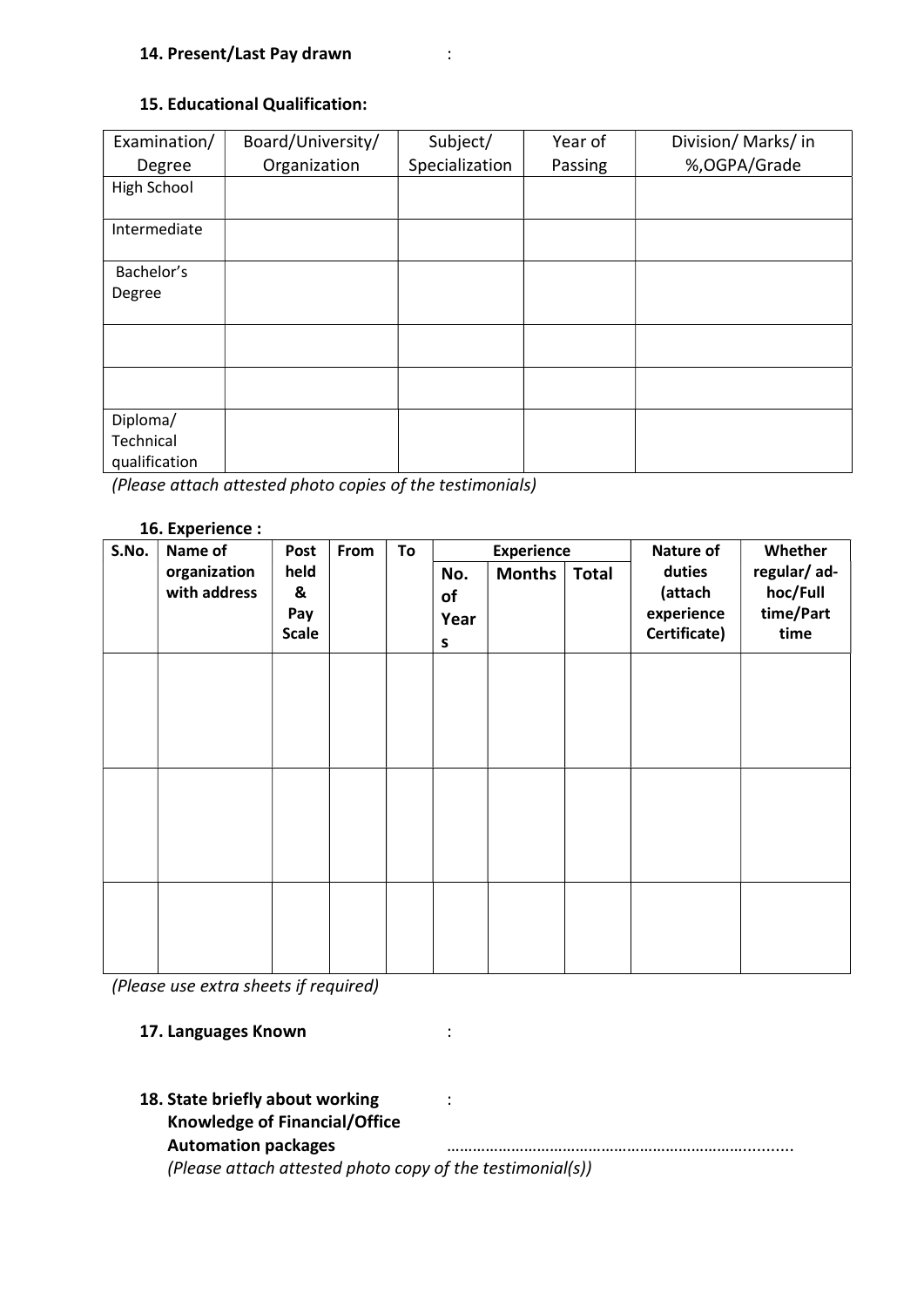#### 20. DECLARATION:

- (i) I hereby declare that I fulfil the eligibility conditions as per the advertisement and that all the statements made in this application are true, complete and correct to the best of my knowledge and belief. I understand that in the event of any information being found false or incorrect at any stage or not satisfying the eligibility conditions according to the requirement mentioned in the advertisement, my candidature/appointment is liable to be cancelled/terminated.
- (ii) I have enclosed the required self-attested copies of certificates.

(Signature of the applicant)

Place:

Date: